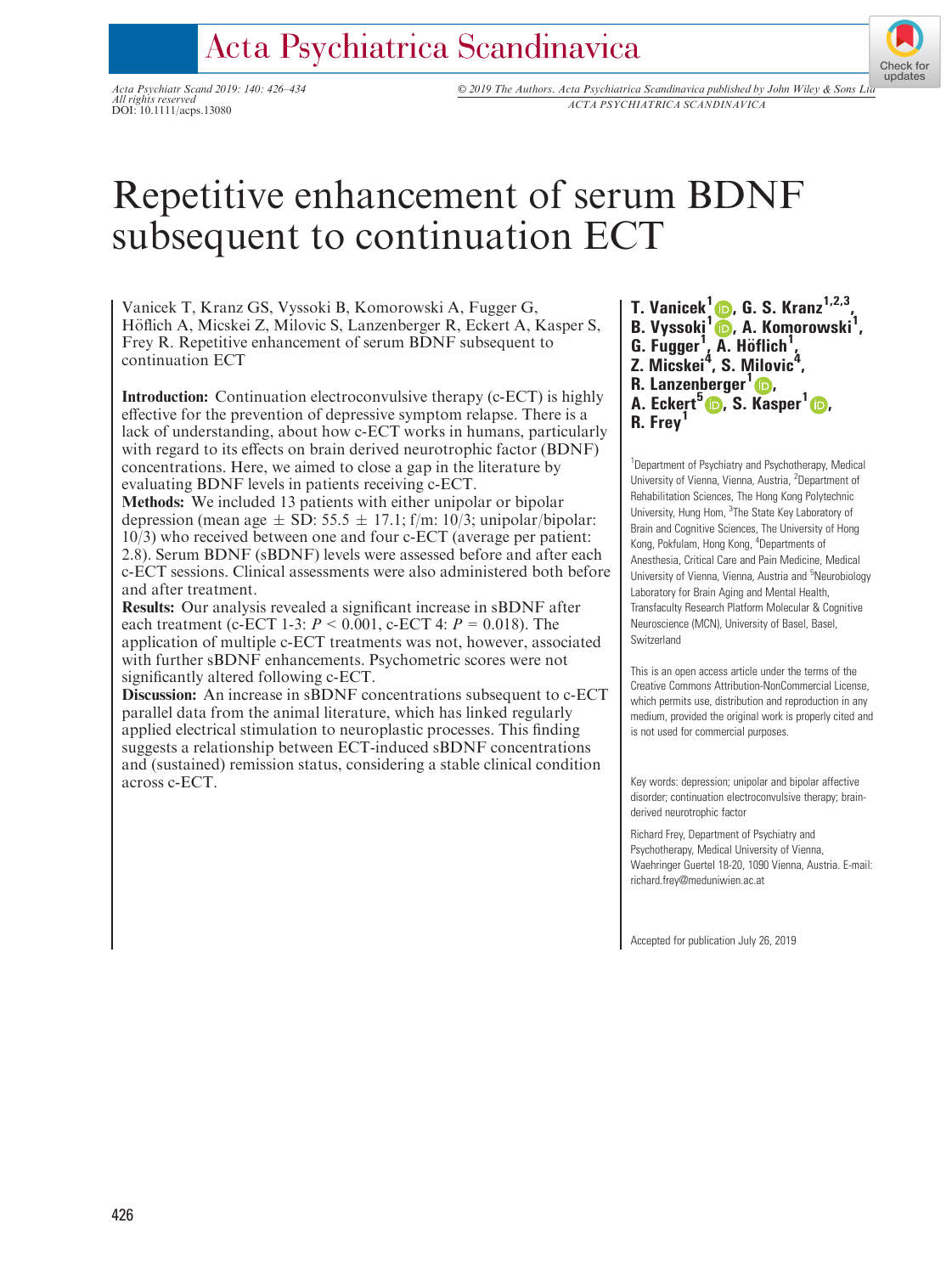## Significant outcomes

- Novel results show that increases in serum BDNF follow continuation ECT treatments in patients with unipolar and bipolar depression.
- Serum BDNF levels were similar before each continuation ECT treatment in repetitively treated patients.
- Covariates such as age, stimulation mode, concomitant medication, and seizure parameters did not influence serum BDNF changes.

## **Limitations**

- Thirteen patients with unipolar or bipolar depression were included, leading to a total of 37 continuation ECT.
- Concomitant medication use was optimized during study participation for several patients in accordance with clinician judgement.
- Study findings do not reveal exact or exclusive mechanism(s) of action underlying the efficacy of continuation ECT.

## Introduction

Worldwide, depression is a leading cause of disability and results in tremendous personal and societal challenges (1). Psychopharmacological treatment with antidepressant agents is first-line treatment for patients with depression (2, 3). Many patients with depression do not respond to psychopharmacological treatment (4). Thus, to develop better diagnostics and personalized treatment regimens and improve patient outcomes, there is a need to better understand the neurobiological processes and changes induced by successful antidepressive treatments.

Throughout life, neuroplastic processes persistently mold and rebuild the brain and its associated functions, in accordance with internal and external inputs. As an essential representative of the neurotrophin family, brain-derived neurotrophic factor (BDNF) mediates environmentally dependent influences on neurons in a bidirectional (trophic or atrophic) manner, depending on the type of cellular cascade stimulated (5). Depression and stress also alter central and peripheral BDNF levels and cause neuronal atrophy in brain areas of the limbic system that are partly facilitated via BDNF (6, 7). If the amount of stress exceeds a certain individual's threshold, the risk for developing depressive symptoms increases significantly (8). These changes may partly occur via BDNF-linked pathways or mechanisms.

Electroconvulsive therapy (ECT) is an especially effective treatment option for depression, with response rates between 60–80% in cases of otherwise treatment-resistant depression (9, 10). Patients suffering from different neuropsychiatric disorders benefit from ECT, which has been shown to be highly effective in treating depressive episodes psychotic symptoms, schizophrenia, and catatonic conditions (2, 11). When patients with recurrent severe depressive episodes definitely respond to an acute ECT series, a continuation ECT (c-ECT) is typically recommended thereafter. When c-ECT is delivered monthly for up to 6 months, it is highly effective at preventing relapse within the same episode in patients with unipolar and bipolar depression (12– 15). Clinical trials have reported relapse rates higher than 80% when treatment is discontinued after a successful ECT series, whereas relapse rates were drastically lower when patients received psychopharmacological treatment (16). Another study demonstrated that combined psychopharmacological treatment and c-ECT following an ECT series achieved results superior to those observed following psychopharmacological treatment alone (14). However, a few clinical studies have systematically investigated the efficacy, tolerability, and appropriate frequency and duration of c-ECT (12), while there is a void of studies that have attempted to elucidate the underlying neuropathophysiological mechanisms. Nonetheless, previous studies have reported that both continuation electroconvulsive stimulation (ECS) (a c-ECT analog) and an ECS series of five stimulation sessions (an acute ECT series analog) can modulate neuroplastic processes in rodents (17).

Structural imaging studies have revealed limbic structure enlargements following ECT in depressive patients (18, 19). Some reports have described these ECT-induced increases in gray matter volume as transient, while returning to baseline within 3 or 6 months (20, 21). When evaluating the association between neural correlates and ECT efficacy, a recent mega-analysis found no association between brain structure and treatment response (22). Furthermore, monoaminergic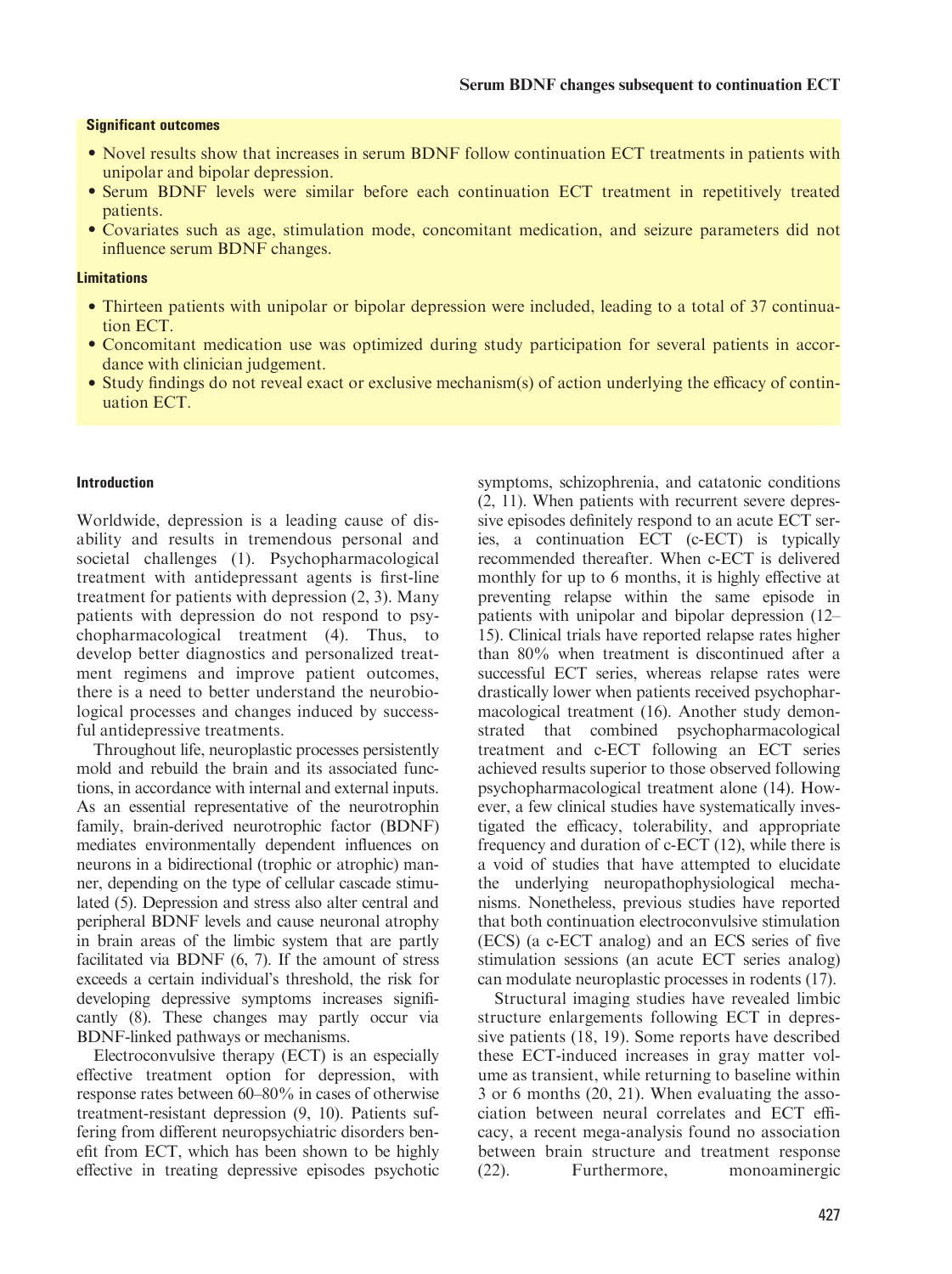neurotransmission and neuroplastic processes, which are associated with changes in BDNF levels, may significantly contribute to the antidepressant action of ECT (23–25). Altered neurotrophic signaling pathways have been implicated in mood disorders, with attenuated peripheral BDNF levels in patients with unipolar and bipolar depression compared with healthy subjects (26, 27). Apart from studies linking stress and depression to decreased BDNF concentrations in the hippocampus (28– 30), previous studies have reported that a single infusion of BDNF into the hippocampus leads to decreased depressive behaviour in rodents (31). Antidepressive drug interventions and ECT (or ECS) have been associated with increased peripheral BDNF levels following treatment (32–34). Polyakova and colleagues found that ECT treatment was associated with subsequent increases in peripheral BDNF levels (Hedges' g (95% CI): 0.37  $(0.034-0.67)(27)$ . Some studies have investigated ECT outcomes among patients with depression, although no randomized controlled trials have been conducted. However, studies investigating associations between peripheral BDNF levels and outcome examined inconclusive results (27, 32, 35, 36).

The exact neuronal mechanisms that are initiated via stimulus induced therapeutic seizures and subsequently account for symptom reduction and relief in depressive patients remain largely unclear. In particular, there is a lack of clinical studies that investigate the mechanisms underlying the efficacy of c-ECT in patients with depression. One line of animal model research indicates increased neurogenesis follows ECS. In this work, neurogenesis was also shown to be dependent on ECS quantity, with a protocol of five ECS sessions, resembling an index ECT in humans, followed by subsequent continuation ECS leading to the greatest level of neurogenesis (17).

## Aims of the study

The goal of the present study was to test the BDNF hypothesis and its relevance to c-ECT. Patients with unipolar and bipolar depression received between one and four c-ECT treatments and their BDNF levels were examined twice before and twice after each ECT administration. Thus, we focused BDNF levels changes across multiple c-ECT sessions.

## Methods

## Study participants and clinical assessment

Altogether, we included 13 patients that had previously responded to treatment with an acute ECT series. Ten patients were diagnosed with unipolar depression without psychotic features, while three were diagnosed with bipolar depression according to ICD 10. Patients were assessed by experienced clinicians using the Structured Clinical Interview for the DSM-IV (SCID), the 17-item Hamilton Depression Rating Scale (HAMD), the Brief Psychiatric Rating Scale (BPRS), the Beck Depression Inventory (BDI), and the Mini-Mental State Examination (MMSE). In accordance with standard practices, c-ECT was initiated in patients who were regarded as acute ECT responders from both subjective and clinical perspectives. All included c-ECT patients experienced recurrent depressive episodes prior to treatment, without extensive periods of remission. These patients were motivated to be admitted on a monthly basis for inpatient ECT. Eight patients were included directly after an acute ECT series, with a 4-week interval between the acute course of ECT and the beginning of c-ECT. Five patients were recruited during an established course of treatment with monthly c-ECT. Inclusion criteria were as follows: clinical authorization for ECT and the absence of major somatic or neurological illnesses. Missing data were accounted for in statistical analyses using a linear mixed model. Included patients received psychopharmacological treatment during the course of c-ECT. The co-medication regimen was optimized in accordance with individual clinical needs, as is common during c-ECT. All patients provided written informed consent following a detailed explanation of the study procedure by an experienced psychiatrist. Patients were recruited at

Table 1. Mean Epidemiological and ECT-specific information

| ID                       | $ICD-10$<br>diagnosis | Age | Sex | Number of<br>continuation<br>ECT | Stimulation<br>modus | Mean<br>seizure<br>duration<br>(EEG,<br>sec) | $\pm$ SD<br>seizure<br>duration<br>(EEG,<br>sec) |
|--------------------------|-----------------------|-----|-----|----------------------------------|----------------------|----------------------------------------------|--------------------------------------------------|
| 1                        | F33.2                 | 49  | f   | 1                                | BL                   | 86                                           |                                                  |
| $\overline{\phantom{a}}$ | F31.4                 | 71  | f   | 3                                | UL                   | 63                                           | 48.8                                             |
| 3                        | F33.2                 | 49  | m   | 4                                | BL                   | 68                                           | 5.6                                              |
| 4                        | F33.2                 | 74  | f   | 4                                | UL                   | 37                                           | 11.8                                             |
| 5                        | F33.2                 | 22  | m   | 4                                | UL                   | 84                                           | 36.1                                             |
| 6                        | F33.2                 | 70  | f   | 3                                | UL                   | 37                                           | 4.9                                              |
| 7                        | F33.2                 | 72  | f   | 4                                | UL                   | 44                                           | 12.0                                             |
| 8                        | F31.4                 | 49  | f   | 3                                | UL                   | 53                                           | 6.9                                              |
| 9                        | F33.2                 | 67  | f   | 3                                | UL                   | 18                                           | 4.2                                              |
| 10                       | F33.2                 | 51  | f   | 2                                | UL                   | 59                                           | 15.6                                             |
| 11                       | F33.2                 | 53  | m   | 2                                | UL                   | 38                                           | 24.0                                             |
| 12                       | F33.2                 | 69  | f   | 3                                | UL                   | 33                                           | 4.0                                              |
| 13                       | F31.5                 | 26  | f   | 1                                | BL                   | 52                                           | ٠                                                |

Diagnoses were provided during the preceding sufficient acute ECT series. UL/BL: unilateral or bilateral stimulation modus; mean seizure duration via EEG for each patient for each session assessed in seconds.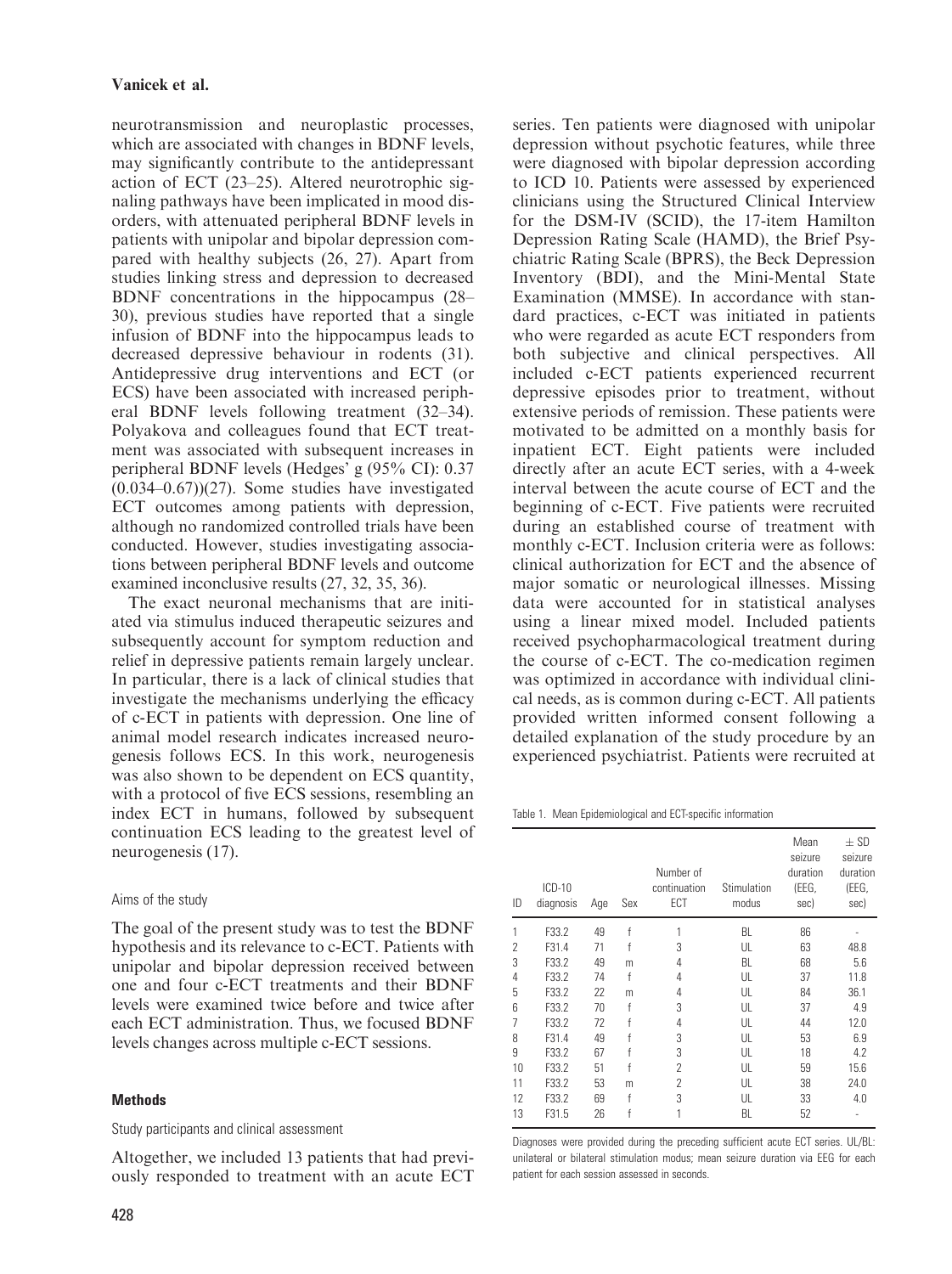the Department of Psychiatry and Psychotherapy of the Medical University of Vienna. Data of five patients were also included in a previous report regarding changes in BDNF levels across acute and c-ECT (37). The study was approved by the Ethics Committee of the Medical University of Vienna and the General Hospital of Vienna (ECnumber: 975/2010).

Serum BDNF (sBDNF) levels were assessed twice before and twice after each c-ECT session. Patients received between one and four c-ECT sessions. Blood draws and subsequent processing were performed (1) 1 day prior to ECT (morning hours until 12:00 pm); (2) the morning prior to ECT;  $(3)$  up to 2 h after ECT;  $(4)$  and the day after ECT (morning hours until noon). We then compared mean pre- to mean post-treatment sBDNF levels for each patient. Psychometric assessments including the HAMD, BPRS, BDI, and MMSE were performed before and after each c-ECT session.

### Electroconvulsive therapy procedures

Continuation ECT was performed according to guidelines and consensus statements for ECT and Standard Operating Procedures (SOP) of the Department of Psychiatry and Psychotherapy based on an article by Frey and colleagues (38). Thymatrons<sup>®</sup> System IV device (Somatics, LLC, Lake Bluff, IL, USA) was used for ECT. Anesthesia was administered with methohexital (approximately 10 mg per 10 kg body weight) and muscle relaxation with succinylcholine (approximately 10 mg per 10 kg body weight). The stimulus intensity and the stimulation mode (unilateral or bifrontotemporal) were established at the last ECT of the acute ECT series or readjusted, if necessary, at monthly c-ECT. Seizure activity and duration was assessed by Thymatrons electroencephalography (EEG) and electromyogram (EMG). To assess seizure quality, we determined ictal concordance (39), which is defined by a ratio of seizure activity measured with EMG to seizure activity measured with EEG (EMG divided by EEG).

## Evaluation of serum BDNF

Serum vacutainer tubes (Becton Dickinson) were used for blood withdrawal. Serum tubes were stored for 30 min at room temperature, then centrifuged at 1500 g for 15 min and further stored at  $-80^{\circ}$ C. Serum BDNF levels were evaluated with an enzyme-linked immunosorbent assay (ELISA) kit (Biosensis<sup>®</sup> Mature BDNF RapidTM ELISA Kit: Human, Mouse, Rat; Thebarton, SA, Australia). Samples were diluted (1:100 for serum

#### Serum BDNF changes subsequent to continuation ECT

samples and 1:10 and 1:5), and measurement of BDNF was performed according to the manufacturer's protocol on a precoated mouse monoclonal antimature BDNF 96-well plate. Means of sBDNF levels were calculated from two-fold assessments. To measure intrinsic assay quality, we tested the intra-assay and the inter-assay coefficients of variation (CV), whereas intra-assay CV was  $\leq 1\%$  indicated very reproducible results. The inter-assay CV was 8.91% and in line with previously published study by Polacchini and colleagues (40). Serum BDNF is stated in ng/ml throughout the paper.

### Statistical analysis

First, we calculated the impact of monthly c-ECT on HAMD, BPRS, and BID using c-ECT number (four levels) and measurement before and after each c-ECT (two levels) as fixed factors and subject as the random factor using linear mixed models analysis. A Wilcoxon signed-rank test was applied for results of the MMSE since values were not distributed normally. Then, we assessed the impact of monthly c-ECT on BDNF levels using c-ECT number (four levels), measurement before and after each c-ECT (two levels) and repeated blood sampling which presents test/retest in pre- as well post-ECT condition (two levels) as fixed factors and subject as the random factor using linear mixed models analysis. Pretreatment sBDNF levels were also compared across multiple treatments using linear mixed models. To test for potential confounders, separate interaction analyses were performed between visit measurement and the covariates age, sex, diagnosis (unipolar vs. bipolar depression), ECT stimulation mode (unilateral vs. bilateral), change in concomitant medication, mean seizure duration (per patients vs. per session), and ictal concordance (ratio between EMG and EEG separately). The significance level was set



Fig. 1. Flow diagram illustrating patients' recruitment and the application of monthly continuation ECT.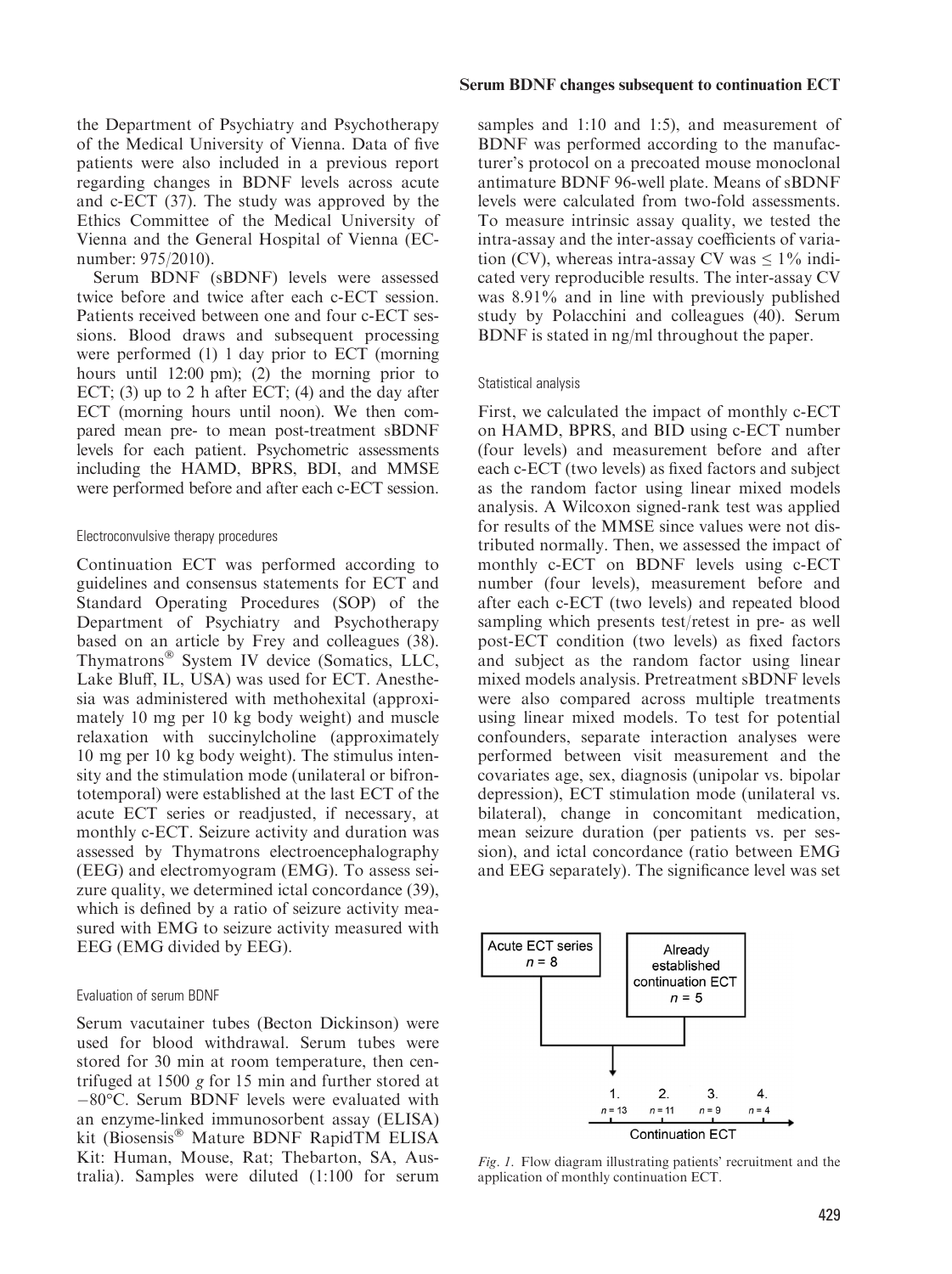## Vanicek et al.

Table 2. Mean values and standard deviations (SD) of sBDNF (in ng/ml) at the four continuation ECT sessions, before and after (i.e., pre and post) treatment

|   | Continuation ECT | Ν  | Mean | SD   |
|---|------------------|----|------|------|
|   | pre c-ECT        | 13 | 31.0 | 10.1 |
|   | post c-ECT       | 13 | 51.2 | 15.6 |
|   | pre c-ECT        | 11 | 25.4 | 11.6 |
|   | post c-ECT       | 11 | 47.4 | 21.6 |
| 3 | pre c-ECT        | 9  | 31.2 | 8.4  |
|   | post c-ECT       | 9  | 44.9 | 13.2 |
| 4 | pre c-ECT        | 4  | 36.7 | 6.2  |
|   | post c-ECT       | 4  | 55.0 | 14.6 |

For each patient, pre ECT was calculated by the mean of the BDNF assessments before continuation ECT (day before ECT; the morning before ECT); post ECT was calculated by the mean of the BDNF assessments after continuation ECT (up to two hours after ECT; day after ECT).

at  $P \le 0.05$  in all analyses. IBM<sup>®</sup> SPSS<sup>®</sup> Statistics (Version 24) was used for statistical analysis.

#### **Results**

#### Study sample characteristics and psychometric scores

Study design and patient characteristics are presented in Fig. 1 and Table 1. The sample includes 10 females and three males (mean age of 55.5 SD:  $\pm$ 17.1). Altogether, sBDNF data of 37 monthly c-ECT were available for evaluation. The number of assessments of sBDNF per individual patient varied between one and four c-ECT (mean: 2.8; see Table 1). Ten patients received unilateral, and three received bilateral stimulation. The mean seizure duration for each seizure was 51.7 s (SD:  $\pm$ 20.1) assessed with EEG and 31.4 s assessed with EMG (SD:  $\pm$ 8.9). Psychiatric symptoms, including HAMD, BPRS, and BDI, were stable across study participation, as indicated by an insignificant main effect of the time of measurement (pre/post c-ECT; all  $P > 0.10$ ), ECT number (all  $P > 0.10$ ) and interaction effect (all  $P > 0.10$ ). Similarly, cognitive impairment did not significantly change, as indicated by an insignificant change of MMSE scores (all  $P > 0.05$ , Wilcoxon rank-sum test).

#### Effects of continuation ECT on serum BDNF levels

Linear mixed model analysis revealed a main effect of the time of measurement ( $F = 52.55$ ,  $P < 0.001$ ; see Fig. 2), but no main effect of c-ECT number  $(F = 1.45, P > 0.10)$ . In addition, we found no main effect of repeated blood sampling (before, respectively after each ECT;  $F = \langle 0.01, P \rangle$ 0.10). We observed no interaction between measurement and ECT number ( $F < 0.66$ ,  $P > 0.10$ ). Evaluating the effect of measurement separately for each c-ECT indicated a repeated increase of



Fig. 2. Individual trajectories of serum BDNF concentrations from pre- to postmultiple continuation ECT. For each patient, represented with an individual color, we averaged sBDNF levels assessed before and after (i.e., pre and post) multiple continuation ECT separately, thus showing individual sBDNF changes across all pre- and all post-treatment levels. The dashed black line (bold) indicates mean sBDNF changes from pre (mean  $\pm$ SD: 29.8  $\pm$  10.3) to post (48.8  $\pm$  17.1) continuation ECT for all patients.



Fig. 3. Changes of serum BDNF levels from before to after multiple (time point 1–4) continuation ECT. Patients with uniand bipolar depression received between one and four continuation ECT. Grey bars depict BDNF levels before and red bars after continuation ECT. Values are stated as mean  $\pm$  standard deviation. The significance level was set at 5% in all analyses, highly significant differences ( $P < 0.001$ ) were marked with a \*, significant differences ( $P < 0.05$ ) with  $\#$ .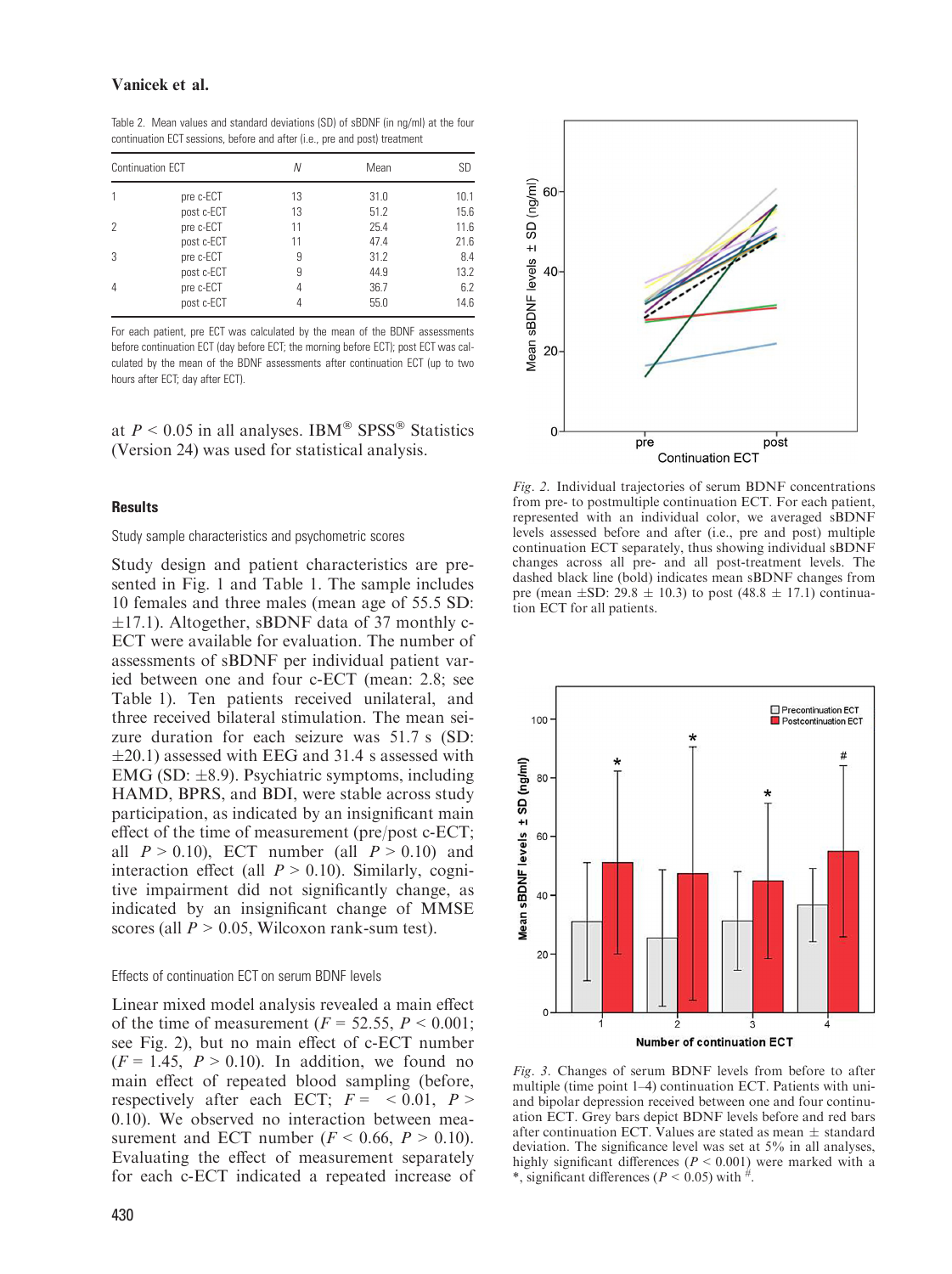Serum BDNF changes subsequent to continuation ECT

Table 3. Concomitant psychopharmacological treatment during the course of multiple c-ECT in 13 patients

| Drug class                  | Specific drug                                                                                              |
|-----------------------------|------------------------------------------------------------------------------------------------------------|
| SSRI                        | Fluoxetin (1), Sertralin (2)                                                                               |
| SNRI                        | Duloxetin (4), Venlafaxin (3)                                                                              |
| SARI                        | Trazodone (3)                                                                                              |
| NaSSA                       | Mirtazapin (5)                                                                                             |
| <b>MAOI</b>                 | Moclobemid (1), Tranylcypromin (1)                                                                         |
| <b>NDRI</b>                 | Bupropion (2)                                                                                              |
| <b>TCA</b>                  | Amitryptilin (2), Anafranil (1)                                                                            |
| Other<br>Antidepressants    | Agomelatin (1)                                                                                             |
| Antipsychotics              | Quetiapin (5), Prothipendyl (5), Olanzapin (4), Aripiprazol (1),<br>Levomepromazin (1), Chlorprothixen (1) |
| Lithium/<br>Anticonvulsants | Gabapentin (1), Lamotrigine (3), Lithium (2), Pregabalin (3)                                               |
| Stimulants                  | Modafinil (1)                                                                                              |
| <b>Benzodiazepines</b>      | Lorazepam (4), Clonazepam (2)                                                                              |
| Z-drugs                     | Zolpidem (2)                                                                                               |

Numbers within brackets indicate how frequent a specific drug was prescribed. SSRI, selective serotonin reuptake inhibitor; SNRI, serotonin norepinephrine reuptake inhibitors, SARI, serotonin antagonist and reuptake inhibitors, NaSSA, noradrenergic and specific serotonergic antidepressant; NDRI, norepinephrine dopamine reuptake inhibitor; TCA, tricyclic antidepressant; MAOI, monoamine oxidase inhibitor.

sBDNF at each c-ECT (c-ECT 1-3:  $P < 0.001$ , c-ECT 4:  $P = 0.018$ , see Fig 3 and Table 2). Baseline sBDNF levels before each individual ECT were not significantly different across multiple treatments (no main effect of ECT number,  $F = 2.31$ ,  $P > 0.086$ . Thus, multiple c-ECT treatments were not associated with further increases in sBDNF. Age, sex, stimulation mode, concomitant medication (listed in Table 3), diagnosis, mean seizure duration (measured with EEG and EMG), and ictal concordance had no effects on sBDNF increases (all  $P \ge 0.09$ ; no significant interactions with measurement or main effect of covariate).

One patient (see Table 2, ID 3) received c-ECT with an interval of every 2 months since suffering from subjective memory deficits and an otherwise steady euthymic mental condition. This patients' BDNF levels increased repetitively from before to after c-ECT at each of the four time points (mean BDNF levels  $\pm$ SD; before: 32.82  $\pm$  10.20, after:  $55.80 \pm 16.00$ ).

## **Discussion**

In the present study, we tested whether c-ECT altered BDNF levels, as previously demonstrated in an animal model (17). We found that monthly c-ECT drove repetitive upsurges in BDNF concentrations, which were then followed by decreases to baseline levels within a month of each treatment, as indicated by comparable sBDNF baseline levels across multiple c-ECT. In analyzing BDNF values

across multiple c-ECT treatment sessions, we did not find significant changes between the first and fourth sessions. No significant differences were observed between both pre- and both post-ECT sBDNF bloodsamplings. psychometric scores did not change from before to after or across c-ECT sessions.

In the absence of BDNF reports on patients who undergo c-ECT, data from patients undergoing an acute ECT series are of particular value. Meta-analyses found an increase in BDNF levels after an acute ECT series in patients with unipolar and bipolar depression (26, 27, 41). Previously published ECT trials have reported inconsistent results regarding the relationship between BDNF concentrations and patient outcomes (35–37, 42). Furthermore, meta-analyses have suggested that ECT-associated increases in BDNF levels are not related to clinical outcomes (26, 27). Thus, increases in peripheral BDNF levels following an acute ECT series may be unrelated to treatment responses. Thus, it remains unclear to what magnitude ECT-induced changes in BDNF levels contribute to a stable clinical condition.

Preclinical studies involving rodents have sought to exploit the neuroplastic processes associated with ECS for antidepressant treatment. Such studies have demonstrated that ECS increases BDNF levels in the hippocampus and prefrontal cortex in rodents (34, 43) and induces hippocampal neurogenesis, enduring for up to 12 months (44). Treatment regimens that differ in frequency have been investigated to disentangle the impacts of these parameters on hippocampal neurogenesis. For instance, a series of five ECS sessions led to comparable levels of neurogenesis as did low-frequency ECS, a protocol which resembles c-ECT in humans. Interestingly, highest bursts of cell proliferation were also found after a combination of serial and low-frequency continuation ECS sessions (17). These results agree with those of the present study given that we also found increases in sBDNF subsequent to each c-ECT session. Collectively, these findings suggest that monthly stimulation sessions following an acute ECT series may mediate BDNF levels, and therefore, neuroplastic processes, which may contribute to the stabilization of the patient's clinical condition.

Another matter of debate when interpreting findings on BDNF is to what extent peripheral BDNF concentrations mirror brain-derived BDNF. While BDNF has been found to cross the brain-blood-barrier (45), assessment of central and peripheral BDNF levels has revealed an association between blood and brain BDNF levels (46). This association has also been topologically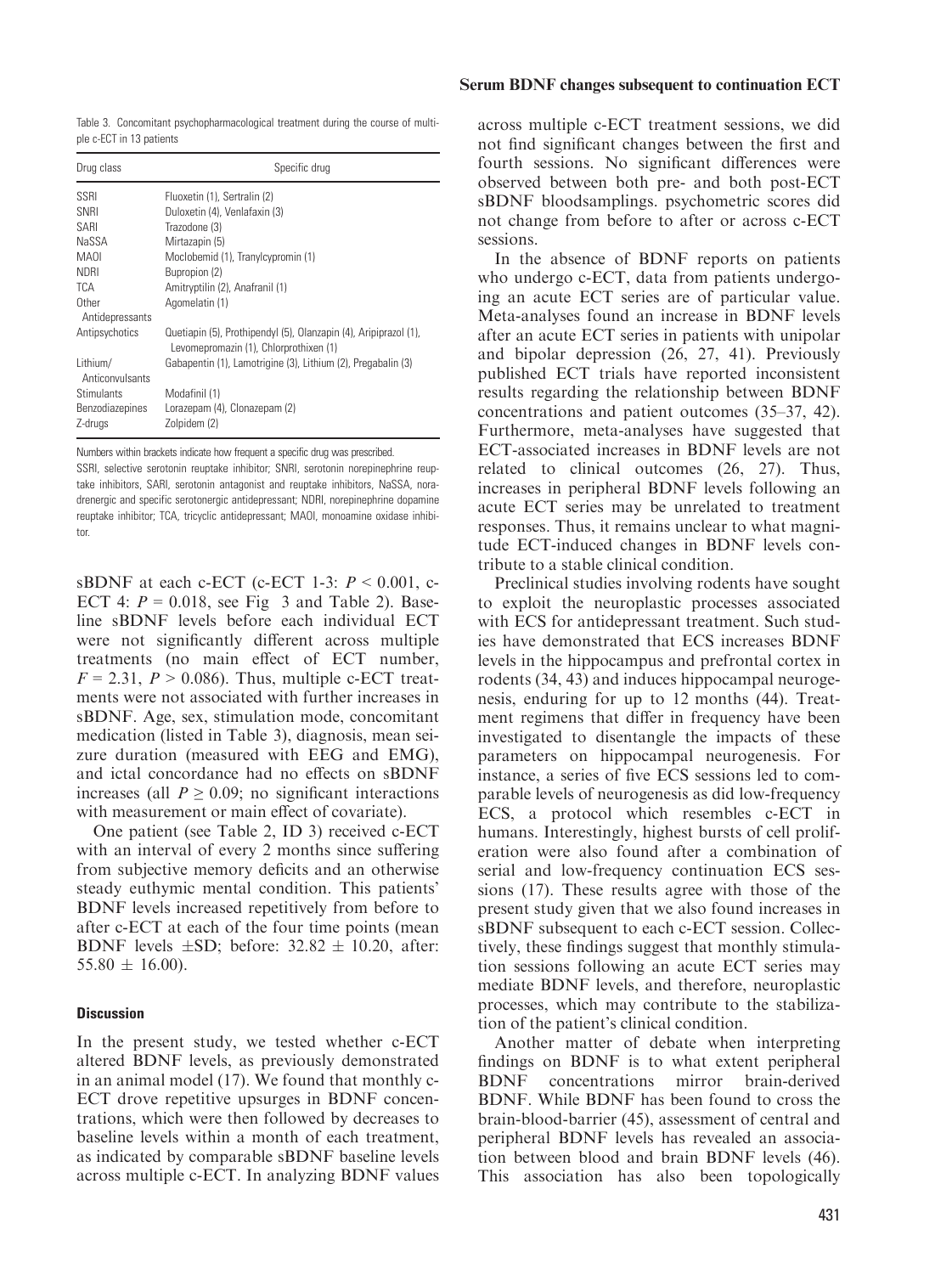extended to the hippocampus (47). The link between hippocampal and peripheral BDNF has also been examined following ECS (43). A study found an upregulation of miR212, an endogenous non-coding microRNA that has a mutually regulatory relationship with BDNF, in the hippocampal dentate gyrus and in whole blood following acute and chronic ECS (48). Conversely, other studies have found that BDNF is generated and stored in megakaryocytes and then in platelets (49) and that BDNF does not cross the brain–blood barrier directly (50). Taken together, these conflicting findings do not yield reliable or definitive conclusions regarding the association between brain and peripheral levels of BDNF.

Despite its benefits, ECT can also cause cognitive side effects such as memory impairments, which are mostly attributable to a bilateral stimulation mode (51, 52). Critically, we did not observe a decline in MMSE scores across treatments in patients receiving either unilateral or bilateral treatment in the present study. In fact, given that c-ECT led to elevations in BDNF in our sample and that BDNF is critically involved in cognitive processes (53), cognitive performance, assessed via the MMSE, may have been bolstered by monthly, ECT-induced BDNF boosts. However, the MMSE is likely not sensitive enough to reveal these changes. Since seizure quality has been previously linked to peripheral BDNF concentrations (39), we also investigated the influence of stimulation mode and seizure-related parameters such as seizure duration and ictal concordance on ECT-induced changes in BDNF levels. This results suggests that this parameter might not be particularly relevant to BDNF levels in the context of continuous stimulation.

Of note, due to subjective impairments in memory but an otherwise steady mental status, one patient in the present study underwent c-ECT in a series of two rather than only once monthly. This patient's BDNF levels across four c-ECT sessions followed similar patterns as exhibited by the rest of the patients, who all underwent monthly stimulation. Previous studies found that ECT led to peripheral peak BDNF levels with latency of several days with up to a month (37, 39), while peak BDNF gene expression levels occurred and were sustained for eight hours after ECS in rats (54). We observed that sBDNF levels returned to initial levels within 4 weeks after a single c-ECT session. We observed sBDNF burst abruptly after each c-ECT, while returning to initial levels within 4 weeks after a single session. This sBDNF level upsurge subsequent to c-ECT might be caused by the aggregation of a BDNF pool throughout an index ECT (37). However, we were unable to predict the exact temporal pattern of decreases in sBDNF in the present study. Future c-ECT studies should aim to determine whether increases in sBDNF concentrations persist for hours, days, or weeks following treatment. Nonetheless, our findings indicate that psychometric scores are likely to remain stable following c-ECT. Increases in sBDNF may facilitate the release of BDNF in the brain, which may lead to improvements in the physiological equilibrium between the two across consecutive c-ECT sessions.

While the present study has some significant strengths, also the analysis has some limitations which warrant discussion. The first of these is its small sample size. In total, we included data from 13 depressed patients who underwent 37 c-ECT treatments. We also included patients with unipolar or bipolar depression given that previous assessments of BDNF in these subsets of patients with depression revealed no baseline differences in BDNF levels (26, 27). The design of the study was naturalistic, and blood withdrawal was carried out when feasible. This led to some missing data, which was, however, accounted for in our statistical analysis of each visit using a linear mixed model. We did not investigate BDNF or promotor and enhancer polymorphisms or methylation status and were thus unable to determine the genetical impact of neuroplastic processes on antidepressant treatment mechanisms. Various factors such as the time of blood withdrawal, differences in storage protocols, age, gender, smoking status, and physical activity are known to influence peripheral BDNF concentrations in rodents, healthy individuals, and patients with depression (28, 55–57). Such factors may have caused variations in serum levels of BDNF in our uncontrolled study. However, it is interesting that increases in sBDNF following c-ECT could be detected even using a relatively small sample size.

In conclusion, the findings of this study extend the existing literature on the influence of ECT on sBDNF levels and contribute to a broader understanding of the mechanisms underlying c-ECT, which was administered to prevent relapse in patients with depression. We found that repeated increases in BDNF levels after c-ECT were followed by decreases to baseline levels between monthly stimulation sessions. As expected, clinical measures remained predominantly unaffected in c-ECT recipients. In agreement with prior reports on the application of acute ECT in patients and animals to achieve changes in BDNF levels, we demonstrate here that c-ECT induces elevations of sBDNF, These findings implicate that BDNF may be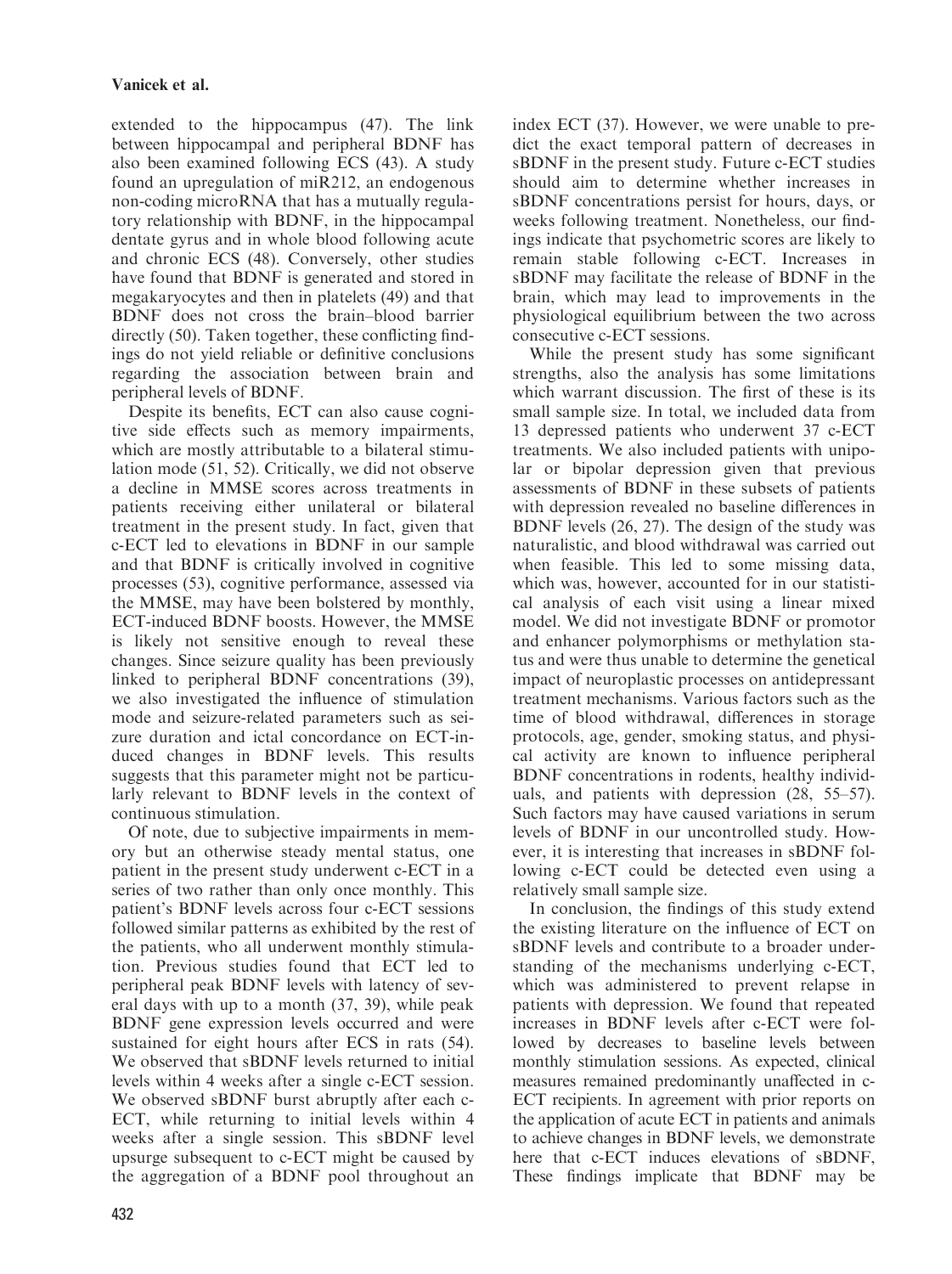#### Serum BDNF changes subsequent to continuation ECT

involved in depression-protective effects of ECT in patients with a history of severe depressive episodes.

#### Data availability statement

Data of the study will be shared on reasonable request.

#### Acknowledgements

We thank Prof. Ivo Volf for methodological advice regarding BDNF sampling. This research was supported by a grant of the Austrian National Bank, OeNB (P23021) to R. Frey. The Austrian National Bank, OeNB, was not involved in the collection, analysis, and interpretation of data, in the writing of the report, and in the decision to submit the article for publication.

#### Conflict of interest

With relevance to this work, there is no conflict of interest to declare. Eckert A. has received grant/research support from Schwabe, Vifor, and Boiron. She has served as a consultant or on advisory boards for Vifor and Schwabe. Frey R. received speaker honoraria from AstraZeneca, Bristol-Myers Squibb, Eli Lilly, and AOP Orphan. Kasper S. received grants/research support, consulting fees and/or honoraria within the last three years from Angelini, AOP Orphan Pharmaceuticals AG, Celegne GmbH, Eli Lilly, Janssen-Cilag Pharma GmbH, KRKA-Pharma, Lundbeck A/S, Mundipharma, Neuraxpharm, Pfizer, Sanofi, Schwabe, Servier, Shire, Sumitomo Dainippon Pharma Co. Ltd. and Takeda. Kranz GS received travel grants from Roche, AOP Orphan Pharmaceuticals AG and Pfizer. Lanzenberger R. received conference speaker honorarium within the last three years from Shire and research support from Siemens Healthcare regarding PET/MR. Vanicek T. received travel grants and compensation for workshop participation from Pfizer and Eli Lilly and speaker honorary from Shire. Fugger G., Höflich A., Komorowski A., Milovic S., and Vyssoki B. declared no conflicts of interest.

#### **References**

- 1. FRIEDRICH MJ. Depression is the leading cause of disability around the world. JAMA 2017;317:1517.
- 2. Bauer M, Pfennig A, Severus E et al. World Federation of Societies of Biological Psychiatry (WFSBP) guidelines for biological treatment of unipolar depressive disorders, part 1: update 2013 on the acute and continuation treatment of unipolar depressive disorders. World J Biol Psychiatr 2013;14:334–385.
- 3. Bauer M, Severus E, Kohler S et al. World Federation of Societies of Biological Psychiatry (WFSBP) guidelines for biological treatment of unipolar depressive disorders. part 2: maintenance treatment of major depressive disorder-update 2015. World J Biol Psychiatr 2015;16:76–95.
- 4. Corey-Lisle PK, Nash R, Stang P, Swindle R. Response, partial response, and nonresponse in primary care treatment of depression. Arch Intern Med 2004;164:1197–1204.
- 5. Castren E, Antila H. Neuronal plasticity and neurotrophic factors in drug responses. Mol Psychiatry 2017;22:1085–1095.
- 6. Castren E, Rantamaki T. The role of BDNF and its receptors in depression and antidepressant drug action: Reactivation of developmental plasticity. Dev Neurobiol 2010;70:289–297.
- 7. Duman RS. Neural plasticity: consequences of stress and actions of antidepressant treatment. Dialogues Clin Neurosci 2004;6:157–169.
- 8. Colodro-Conde L, Couvy-Duchesne B, Zhu G et al. A direct test of the diathesis-stress model for depression. Mol Psychiatry 2018;23:1590–1596.
- 9. American Psychiatric Association. The practice of electroconvulsive therapy recommendations for treatment, training and privileging. A task force report of the American psychiatric association, 2nd edn. Washington, DC, 2001:355.
- 10. HUSAIN SS, KEVAN IM, LINNELL R, SCOTT AI. Electroconvulsive therapy in depressive illness that has not responded to drug treatment. J Affect Disord 2004;83:121–126.
- 11. Baghai TC, Moller HJ. Electroconvulsive therapy and its different indications. Dialogues Clin Neurosci 2008;10:105–117.
- 12. Petrides G, Tobias KG, Kellner CH, Rudorfer MV. Continuation and maintenance electroconvulsive therapy for mood disorders: review of the literature. Neuropsychobiology 2011;64:129–140.
- 13. Rabheru K. Maintenance electroconvulsive therapy (M-ECT) after acute response: examining the evidence for who, what, when, and how? J ECT 2012;28:39–47.
- 14. Nordenskjold A, von Knorring L, Ljung T, Carlborg A, BRUS O, ENGSTROM I. Continuation electroconvulsive therapy with pharmacotherapy versus pharmacotherapy alone for prevention of relapse of depression: a randomized controlled trial. J ECT 2013;29:86–92.
- 15. Odeberg H, Rodriguez-Silva B, Salander P, Martensson B. Individualized continuation electroconvulsive therapy and medication as a bridge to relapse prevention after an index course of electroconvulsive therapy in severe mood disorders: a naturalistic 3-year cohort study. J ECT 2008;24:183–190.
- 16. SACKEIM HA, HASKETT RF, MULSANT BH et al. Continuation pharmacotherapy in the prevention of relapse following electroconvulsive therapy: a randomized controlled trial. JAMA 2001;285:1299–1307.
- 17. WEBER T, BAIER V, LENTZ K et al. Genetic fate mapping of type-1 stem cell-dependent increase in newborn hippocampal neurons after electroconvulsive seizures. Hippocampus 2013;23:1321–1330.
- 18. Gryglewski G, Baldinger-Melich P, Seiger R et al. Structural changes in amygdala nuclei, hippocampal subfields and cortical thickness following electroconvulsive therapy in treatment-resistant depression: longitudinal analysis. Br J Psychiatry 2019;214:159–167.
- 19. Cao B, Luo Q, Fu Y et al. Predicting individual responses to the electroconvulsive therapy with hippocampal subfield volumes in major depression disorder. Sci Rep 2018;8:5434.
- 20. Bouckaert F, Dols A, Emsell L et al. Relationship between hippocampal volume, serum BDNF, and depression severity following electroconvulsive therapy in late-life depression. Neuropsychopharmacology 2016;41:2741–2748.
- 21. Takamiya A, Plitman E, Chung JK et al. Acute and longterm effects of electroconvulsive therapy on human dentate gyrus. Neuropsychopharmacology 2019;44:1805–1811.
- 22. OLTEDAL L, NARR KL, ABBOTT C et al. Volume of the human hippocampus and clinical response following electroconvulsive therapy. Biol Psychiat 2018;84:574–581.
- 23. Nobler MS, Sackeim HA. Neurobiological correlates of the cognitive side effects of electroconvulsive therapy. J ECT 2008;24:40–45.
- 24. Baldinger P, Lotan A, Frey R, Kasper S, Lerer B, Lanzenberger R. Neurotransmitters and electroconvulsive therapy. J ECT 2014;30:116–121.